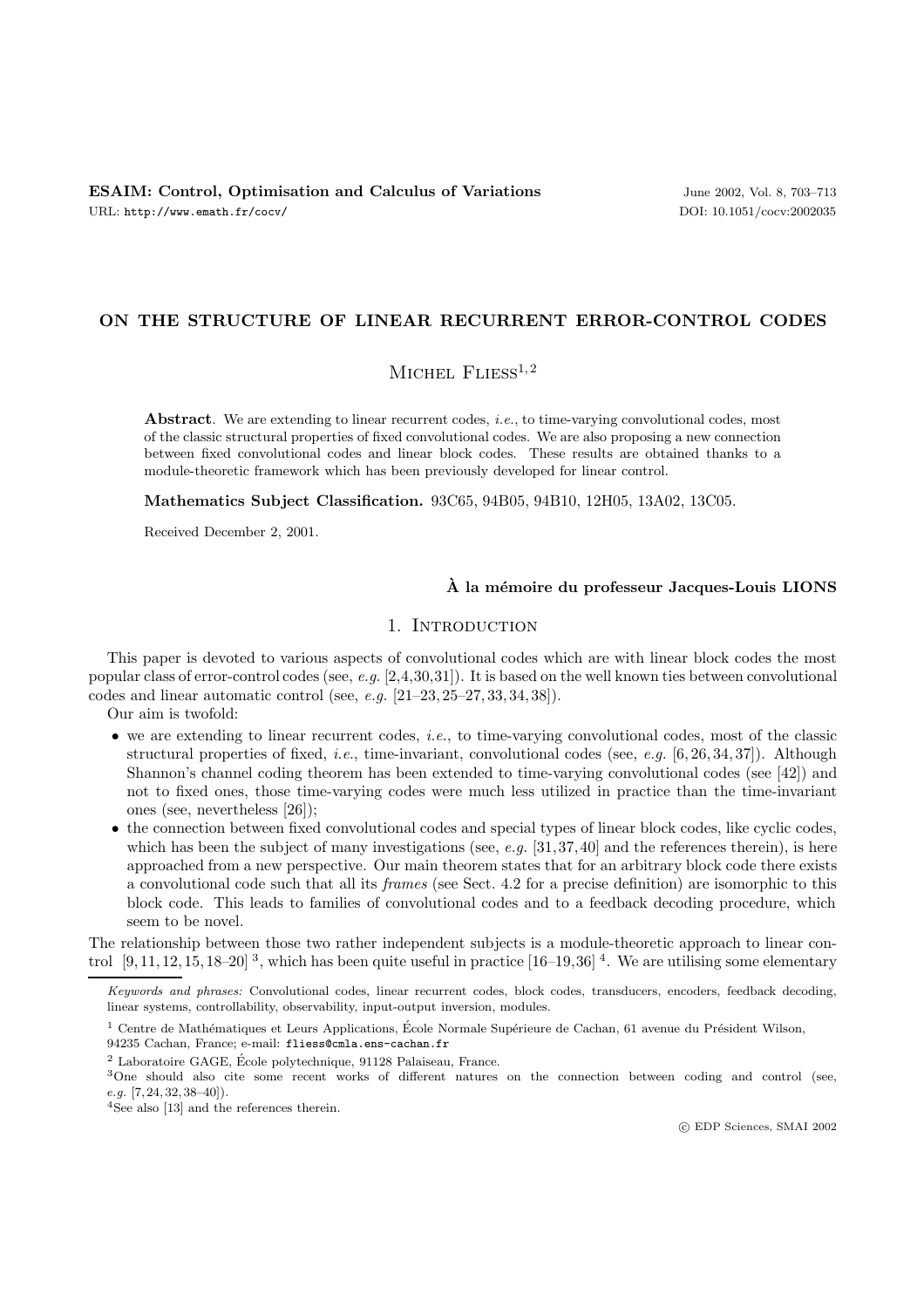### 704 M. FLIESS

notions of difference algebra [5], homological algebra [41], and non-commutative algebra [29, 35], which is most natural in the time-varying case (see, e.g.  $[9, 11, 12, 15]$ ).

In the first part we define, following  $[26]$ , *transducers*, *i.e.*, input-output systems, and study their main properties: state-variable representation, controllability, observability, transfer matrices, input-output inversion. In particular, an *encoder* is a right invertible transducer. The second part is devoted to codes. A code, here, is an equivalence class between encoders having the same output. We derive syndrome formers, dual codes, parity check matrices, polynomial and basic encoders, and Forney's theory in a manner which is often very short thanks to our algebraic setting. We end with the connection with block codes.

The following topics will be developed in future publications:

- constructions of cyclic-like convolutional codes, i.e., convolutional codes which thanks to the results of Section 4 will also benefit from the properties of some types of cyclic codes;
- turbo-codes [1]. They are often given by two convolutional encoders in parallel with an interleaver, and are known to be related to time-varying convolutional codes;
- $\bullet$  non-linear tree codes, which correspond to non-linear encoders, *i.e.*, to right invertible non-linear inputoutput systems [8] (see Sect. 2.6.2);
- cryptography is already known to be related to error-control codes (see,  $e.g.$  [45]). Encrypters will be associated to invertible square input-output systems (see Sect. 2.6.2).

# 2. Linear recurrent transducers

# 2.1. **Algebraic preliminaries**

## 2.1.1. Difference fields

A difference field [5] is a commutative field F, equipped with a transformation  $\delta : F \to F$ , i.e., a monomorphism. Here  $\delta$  should be understood as the *delay operator* of one unit of time. A constant is an element  $c \in F$ , such that  $c\delta = c$  (mappings are written on the right). The *subfield of constants* of F is the subfield of all constant elements of F. A field of constants is a difference field which coincide with its subfield of constants. The *inversive closure*  $F^{\mathbf{\Phi}}$  [5] of F, which is unique up to isomorphism, is the smallest difference overfield of F such that  $\delta$  is an automorphism. The difference field F is said to be *inversive* if, and only if,  $F = F^{\mathbf{F}}$ .

**Example 2.1.** Let  $\mathbb{F}(t)$  be the field of rational functions in the indeterminate t over the field  $\mathbb{F}$ , a finite field for instance. With the F-automorphism  $\delta : \mathbb{F}(t) \to \mathbb{F}(t), t \mapsto t - 1$ ,  $\mathbb{F}(t)$  becomes an inversive difference field, where the subfield of constants is F.

### 2.1.2. A principal right ideal ring

The set of polynomials of the form

$$
\sum_{\text{finite}} \delta^s a_s \tag{2.1}
$$

 $a_s \in F$ , is a principal right ideal ring  $F[\delta]$ . It is commutative if, and only if, F is a field of constants.

#### 2.2. **Input-output system**

A linear system is a finitely generated right  $F[\delta]$ -module, where F is an inversive difference field<sup>5</sup>. A linear recurrent transducer, or a time-varying convolutional transducer, or a linear input-output system,  $T$  is a system with the following properties:

• there is an *input, i.e.*, a finite subset  $u = (u_1, \ldots, u_k)$  of T, such that the quotient module  $T/\text{span}_{F[\delta]}(u)$ is torsion. The input will be assumed to be *independent*, *i.e.*, the module  $span_{F[\delta]}(u)$  is free, of rank k;

 $5$ This assumption on F being inversive will simplify several further developments. It does not seem to bring any limitation from a practical viewpoint (see, e.g. [26]).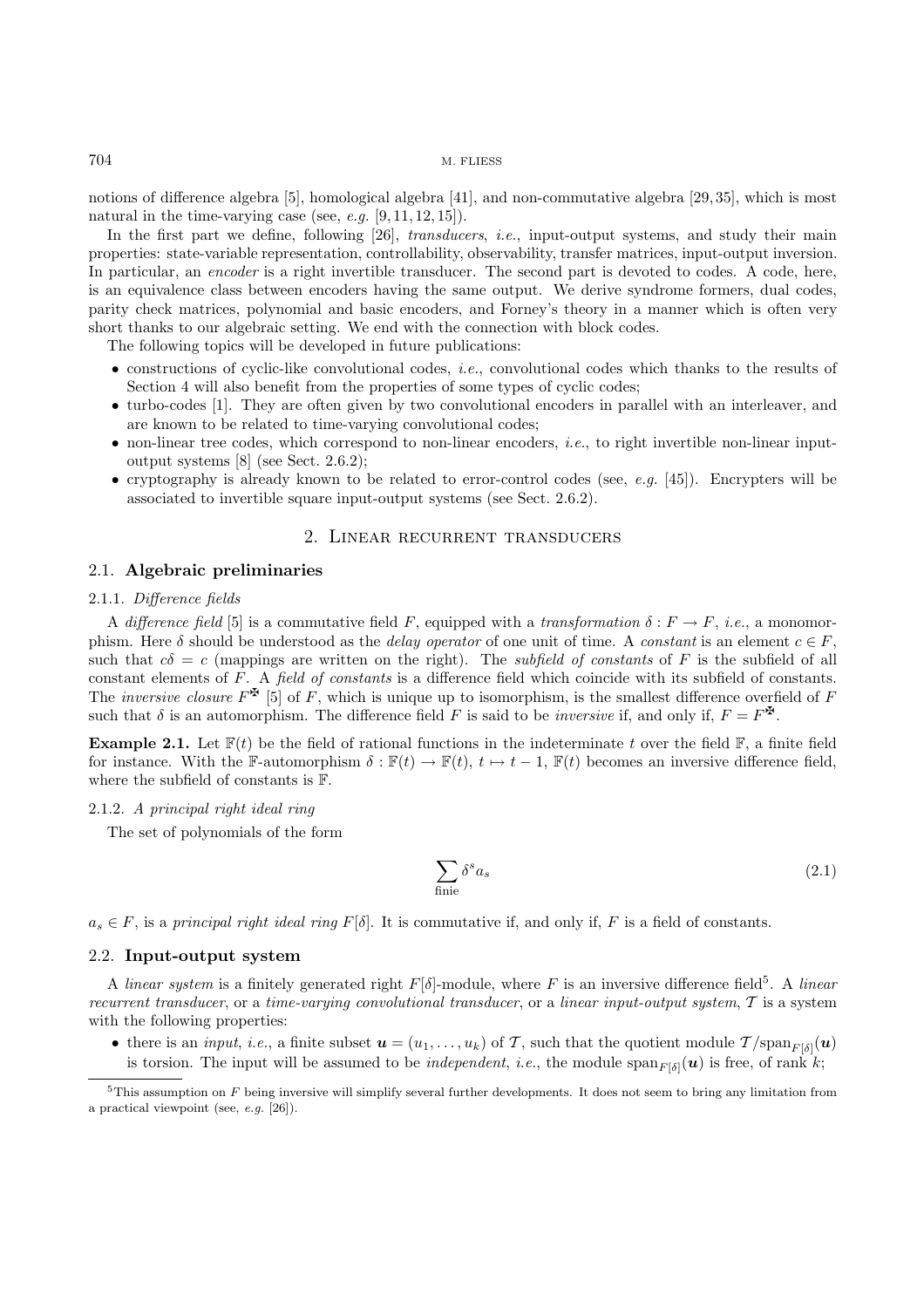- there is an *output*, *i.e.*, a finite subset  $y = (y_1, \ldots, y_n)$  of  $\mathcal{T}$ ;
- T is causal (cf. [11]), or nonanticipative, i.e., the semi-linear [3] mapping  $\delta : \mathcal{T}/\text{span}_{F[\delta]}(\boldsymbol{u}) \to \mathcal{T}/\text{span}_{F[\delta]}(\boldsymbol{u})$ is injective.

**Example 2.2.** The transducer  $y\delta = u$ , *i.e.*,  $y(t-1) = u(t)$ , where  $k = n = 1$ , should obviously be viewed as non-causal. It is also non-causal in our abstract setting. As a matter of fact the quotient module  $\mathcal{T}/\text{span}_{F[\delta]}(u)$ is a 1-dimensional F-vector space spanned by an element corresponding to  $u(t+1)$ , which is mapped to 0 by  $\delta$ .

When  $F$  is a field of constants, a linear recurrent transducer is called a fixed, or time-invariant, convolutional transducer.

### 2.3. **State-variable representation**

When viewed as a F-vector space, the finitely generated torsion module  $\mathcal{T}/\text{span}_{F[\delta]}(u)$  is of finite dimension, *m*. Take a basis  $\boldsymbol{\xi} = (\xi_1, \ldots, \xi_m)$ . The next lemma is clear.

**Lemma 2.3.** *ξ*δ is also a basis.

**Corollary 2.4.**  $\xi = \xi \delta A$ ,  $A \in F^{m \times m}$ ,  $\det(A) \neq 0$ .

Take in T a m-tuple  $\eta = (\eta_1, \dots, \eta_m)$  the image of which in  $\mathcal{T}/\text{span}_{F[\delta]}(u)$  is  $\xi$ . Then Corollary 2.4 yields a generalised state-variable representation of the transducer  $\mathcal T$ 

$$
\eta = \eta \delta A + \sum_{\mu=0}^{\nu} u \delta^{\mu} \bar{B}_{\mu}
$$
\n(2.2)

$$
\mathbf{y} = \boldsymbol{\xi} \; \bar{C} + \sum_{\text{finite}} \boldsymbol{u} \delta^{\iota} \; \bar{D}_{\iota} \tag{2.3}
$$

 $\bar{B}_{\mu} \in F^{k \times m}, \ \bar{C} \in F^{m \times n}, \ \bar{D}_{\iota} \in F^{k \times n}$ . Let  $\xi'$  be another basis of  $\mathcal{T}/\text{span}_{F[\delta]}(u)$ . Thus  $\xi' = \xi P, P \in F^{m \times m}$ ,  $\det(P) \neq 0$ . Take a *m*-tuple  $\eta' = (\eta'_1, \ldots, \eta'_m)$  in T the image of which in  $\mathcal{T}/\text{span}_{F[\delta]}(u)$  is  $\xi'$ . Then

$$
\eta' = \eta + \sum_{\text{finite}} u \delta^{\iota} Q_{\iota}
$$
 (2.4)

 $Q \in F^{k \times m}$ . Note that (2.4) is input-dependent. If, in (2.2),  $\nu \geq 2$  and  $\bar{B}_{\nu} \neq 0$ , set

$$
\boldsymbol{\eta} = \tilde{\boldsymbol{\eta}} - \boldsymbol{u} \delta^{\nu-1} \; (\bar{B}_{\nu} A^{-1} \delta^{-1}).
$$

It yields

$$
\tilde{\eta} = \tilde{\eta} \delta A + \sum_{\mu=0}^{\nu-1} u \delta^{\mu} \tilde{B}_{\mu}.
$$

If  $\bar{B}_0 \neq 0$ , setting

$$
\tilde{\bm{\eta}} = \overline{\bm{\eta}} + \bm{u} \; \bar{B}_0
$$

yields

$$
\overline{\boldsymbol{\eta}}=\overline{\boldsymbol{\eta}}\delta+\sum_{\mu=1}^{\nu-1}\boldsymbol{u}\delta^{\mu}\;\overline{B}_{\mu}.
$$

We have proved the following theorem which is a time-varying generalisation of [11].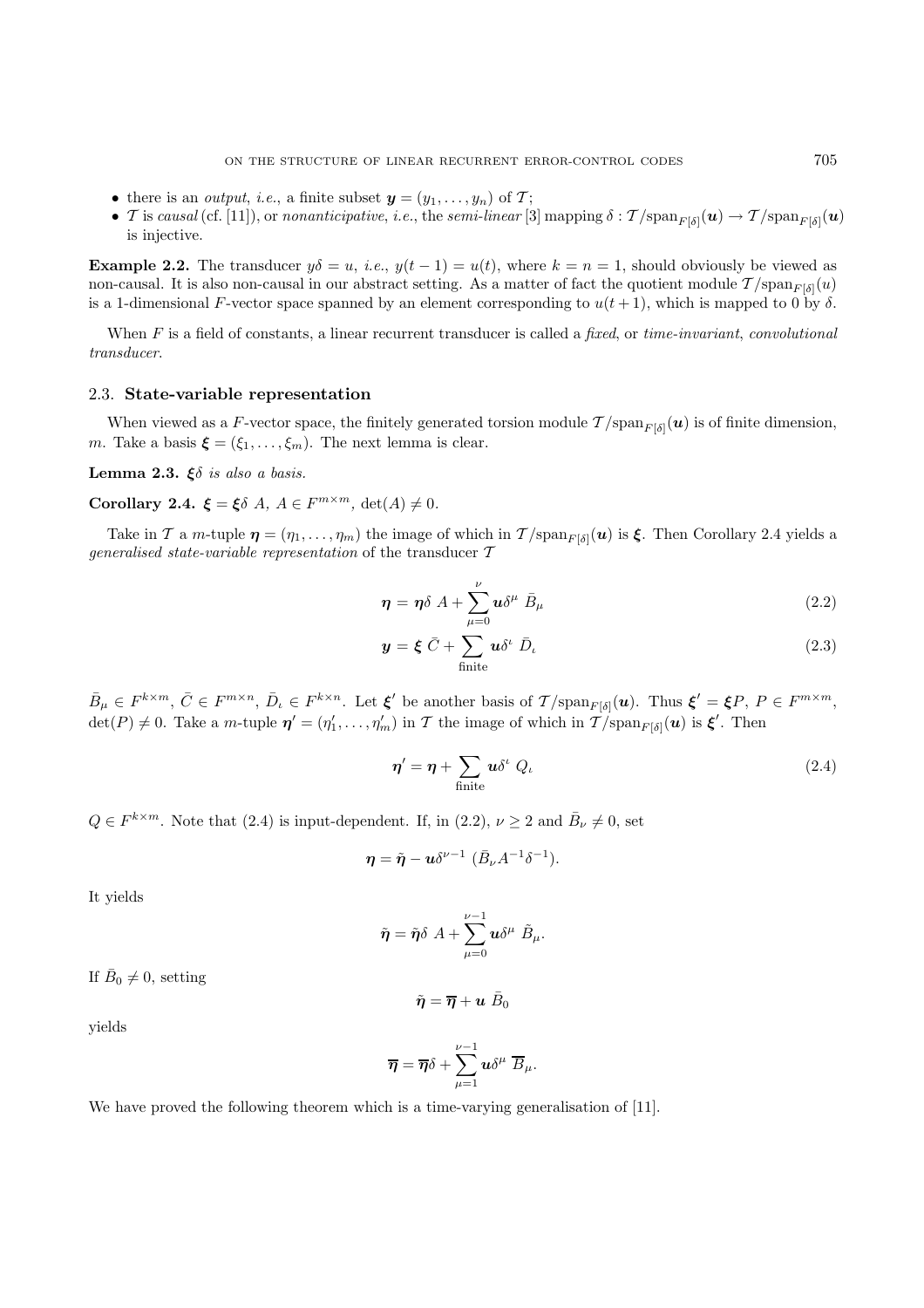706 M. FLIESS

**Theorem 2.5.** A causal linear recurrent transducer may be given the Kalman state-variable representation

$$
x = x\delta A + u\delta B \tag{2.5}
$$

$$
\mathbf{y} = \mathbf{x} \ C + \sum_{\text{finite}} \mathbf{u} \delta^{\iota} \ D_{\iota} \tag{2.6}
$$

where  $\mathbf{x} = (x_1, \ldots, x_m)$ ,  $m = \dim_F(\mathcal{T}/\mathrm{span}_{F[\delta]}(\mathbf{u}))$ ,  $A \in F^{m \times m}$ ,  $\det A \neq 0$ ,  $B \in F^{k \times m}$ ,  $C \in F^{m \times n}$ ,  $D_L \in$  $F^{k \times m}$ 

**Remark 2.6.** Setting  $x = \bar{x} - u$  ( $BA^{-1}\delta^{-1}$ ) yields  $\bar{x} = \bar{x}\delta A + u$  ( $BA^{-1}\delta^{-1}$ ) which might also be interesting in some applications.

### 2.4. **Controllability and observability**

#### 2.4.1. Controllability

The transducer  $\mathcal T$  is called *controllable* if, and only if, the module  $\mathcal T$  free. The next result is an extension to (2.5) of the classic Kalman controllability criterion (compare with [43]):

**Proposition 2.7.** The transducer  $\mathcal T$  is controllable if, and only if, the matrix

$$
(B, B\delta A, \dots, B(\delta A)^{m-1})
$$

is of rank m.

*Proof.* It is easy to check that  $rk(B, B\delta A, \ldots, B(\delta A)^{m-1}) < m$  is equivalent to the existence of a nontrivial torsion submodule of  $\mathcal T$ .  $\Box$ 

2.4.2. Observability

The transducer T is called *observable* if, and only if, the modules T and  $\text{span}_{F[\delta]}(u, y)$  coincide. The next result is an extension to (2.5, 2.6) of the classic Kalman observability criterion (compare with [43]):

**Proposition 2.8.** The transducer  $\mathcal T$  is observable if, and only if, the matrix

$$
({}^{t}C,{}^{t}C\delta\ {}^{t}A^{-1},\ldots,{}^{t}C(\delta\ {}^{t}A^{-1})^{m-1})
$$

where  $t_{\bullet}$  indicates the transpose matrix, is of rank m.

Proof. Utilize  $x\delta = x A^{-1} - u\delta B A^{-1}$  for expressing  $y\delta^i$ ,  $i = 1, ..., m-1$ , as F-linear combinations of the components of *x* and  $u\delta^{\kappa}$ ,  $\kappa \geq 0$ .  $\Box$ 

**Remark 2.9.** By utilizing the inverse  $A\delta^{-1}$  of  $\delta A^{-1}$ , Proposition 2.8 becomes

$$
rk ({}^{t}C, {}^{t}C^{t}A\delta^{-1}, \ldots, {}^{t}C({}^{t}A\delta^{-1})^{m-1}) = m.
$$

### 2.5. **Transfer matrices**

# 2.5.1. Definition

Let  $F(\delta)$  be the quotient field of  $F[\delta]$  which is a right Ore ring. The right  $F(\delta)$ -vector space  $\hat{\mathcal{T}} = \mathcal{T} \otimes_{F[\delta]} F(\delta)$ is called the transfer vector space of T [12]. The F[δ]-linear mapping  $\mathcal{T} \to \hat{\mathcal{T}}$ ,  $\tau \mapsto \hat{\tau} = \tau \otimes 1$ , is the (formal) Laplace transform [12]. Its kernel is the torsion submodule of T. It is thus injective if, and only if, the module  $\mathcal T$ is free. As *u* is independent,  $\hat{\mathbf{u}} = (\hat{u}_1, \dots, \hat{u}_k)$  is a basis of  $\hat{\mathcal{T}}$ . It yields

$$
\hat{\boldsymbol{y}} = (\hat{y}_1, \dots, \hat{y}_n) = \hat{\boldsymbol{u}} \; G \tag{2.7}
$$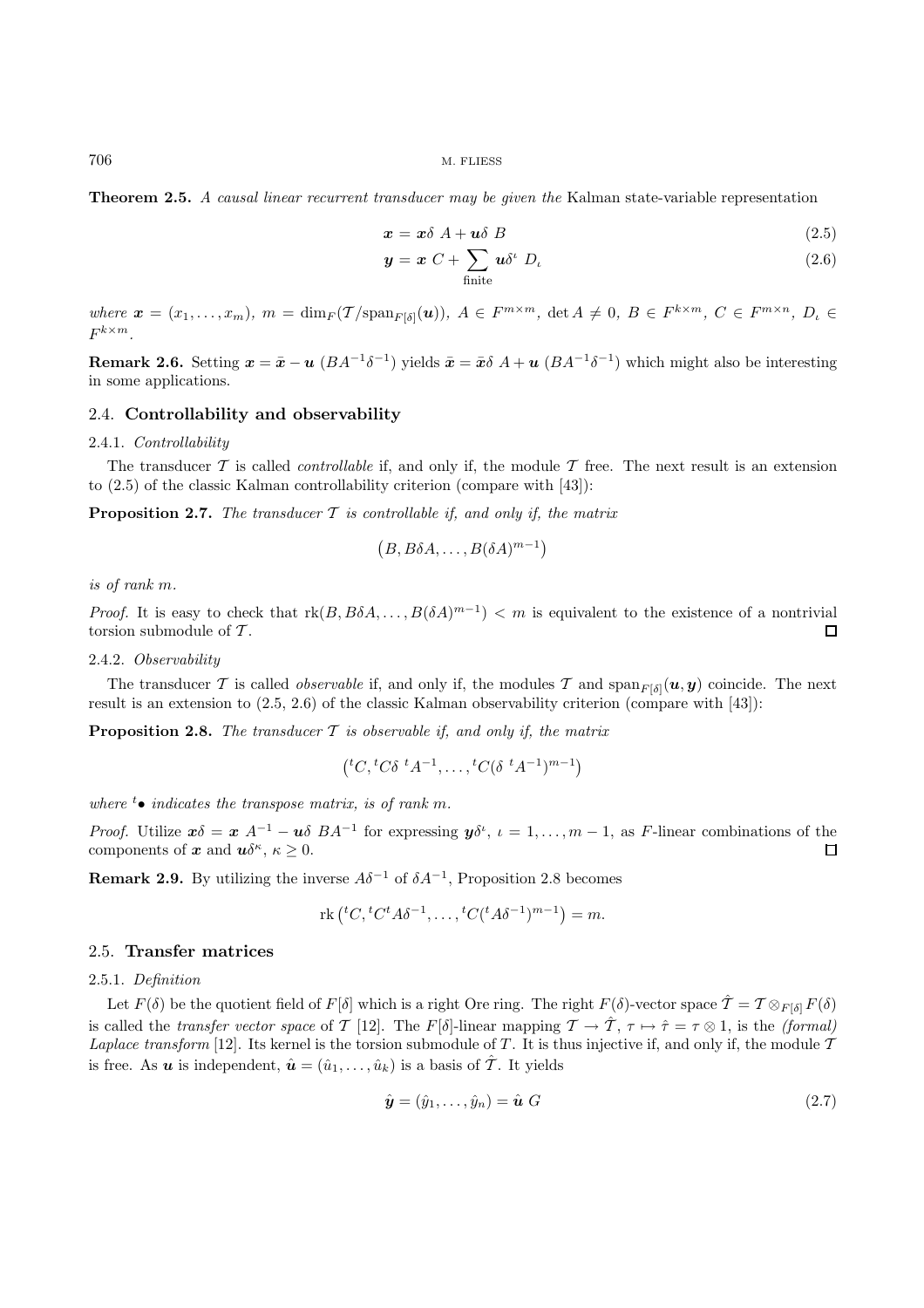where  $G \in F(\delta)^{m \times n}$  is the rational transfer matrix, or the rational generating matrix, of the transducer (compare with [28]). When  $k = n = 1$ , G is called a *rational transfer*, or *generating function*.

**Remark 2.10.** Note that the dimension of  $\hat{\mathcal{T}}$  is equal to the rank of  $\mathcal{T}$ .

Any element of  $F(\delta)$  may be written as a Laurent series  $\sum_{\nu \geq \nu_0} \delta^{\nu} a_{\nu}$ ,  $a_{\nu} \in F$ ,  $\nu_0 \in \mathbb{Z}$ . It is said to be causal if, and only if,  $\nu_0 \geq 0$ . The matrix G is said to be *causal* if, and only if, all its entries are causal.

**Theorem 2.11.** Any causal linear recurrent transducer possesses a rational causal transfer matrix. Conversely, any rational causal matrix is the transfer matrix of a causal linear recurrent transducer, which is controllable and observable.

Proof. The first part is an immediate consequence of the definition of causality in Section 2.2 and of the inputoutput relation (2.7). For the second part, utilize the right coprime factorization  $G = ND^{-1}$ ,  $N \in F[\delta]^{k \times n}$ ,  $D \in F[\delta]^{n \times n}$ , where D is invertible (see [12]). The transfer matrix of the transducer  $yD = uN$ , which is both controllable and observable (see  $[12]$ ), is  $G$ . П

## 2.5.2. Interconnection

Let  $h_v : \Sigma \to \mathcal{S}_v, v \in \Upsilon$ , be a morphism of systems, *i.e.*, of finitely generated right  $F[\delta]$ -modules. The corresponding fibered sum is a system interconnection (cf. [14]). The parallel interconnection



and the series interconnection



are particular instances of system interconnections. The proof of the following result is straightforward.

**Proposition 2.12.** The transfer matrix of the parallel (resp. series) interconnection of linear recurrent transducers is the sum (resp. product) of the transfer matrices.

**Remark 2.13.** Interconnections as simple as those in Proposition 2.12 may lead to a lost of controllability or observability<sup>6</sup> which is not readable *via* transfer matrices [14].

### 2.6. **Input-output inversion**

# 2.6.1. General results

The *output rank* [8] of the transducer T is  $\rho = \text{rk}(\text{span}_{F[\delta]}(\mathbf{y}))$ . Obviously  $0 \leq \rho \leq \min(k, n)$ . The transducer T is said to be *right invertible* (resp. *left invertible*) if, and only if,  $\rho = k$  (resp.  $\rho = n$ ).

 $6$ The continuous-time examples and the results in  $[14]$  (see also the references therein) may trivially be adapted to our discretetime context.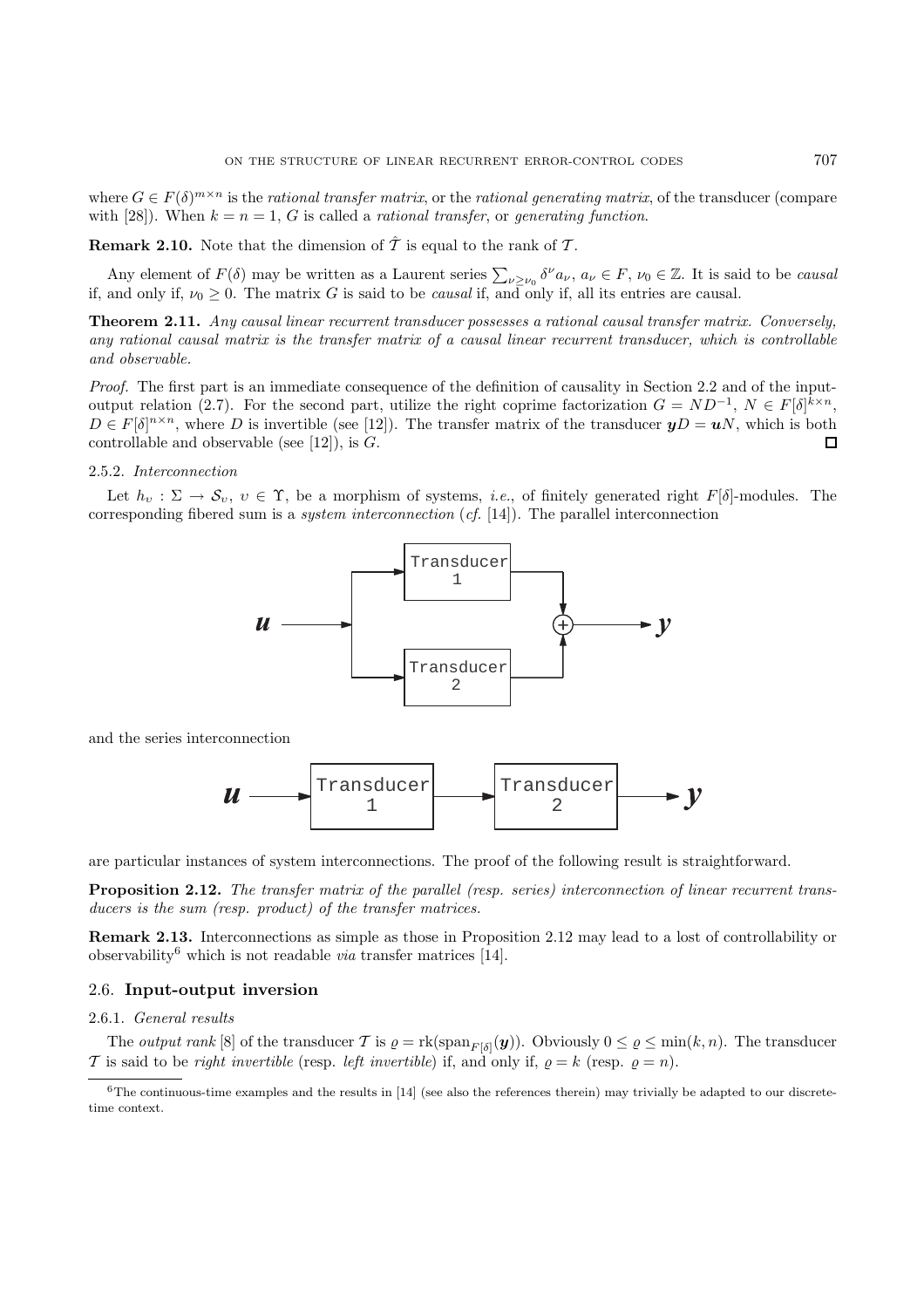#### 708 M. FLIESS

**Proposition 2.14.** T is right invertible, if and only if, the quotient module  $T/\text{span}_{F[\delta]}(y)$  is torsion.

Proof.  $\text{rk}(\mathcal{T}/\text{span}_{F[\delta]}(\boldsymbol{y})) = \text{rk}(\mathcal{T}) - \varrho$ . Since  $\mathcal{T}/\text{span}_{F[\delta]}(\boldsymbol{u})$  is torsion,  $\text{rk}(\mathcal{T}) = \text{rk}(\text{span}_{F[\delta]}(\boldsymbol{u}) = k$ . Thus  $\text{rk}(\mathcal{T}/\text{span}_{F[\delta]}(\boldsymbol{y})) = 0$  if, and only if,  $\varrho = k$ .  $\Box$ 

In a more down to earth language, Lemma 2.14 means that *u* may be obtained from *y* thanks to difference equations. The example  $y = u\delta$ , where  $k = n = 1$ , shows that the right inverse transducer is not generally causal. Left invertibility means that the components of  $y$  are  $F[\delta]$ -linearly independent.

The next proposition is an immediate consequence of Remark 2.10.

**Proposition 2.15.** The linear recurrent transducer  $T$  is right (resp. left) invertible if, and only if, its transfer matrix is right (resp. left) invertible.

**Corollary 2.16.** If the linear recurrent transducer T is right (resp. left) invertible, then  $n \geq k$  (resp.  $n \leq k$ ).

If  $k = n$ , the transducer is said to be *square*. Then right and left invertibilities coincide. An *invertible* square transducer is right and left invertible.

#### 2.6.2. Encoders

A linear recurrent transducer, which is right invertible, is called a linear recurrent encoder, or a (time-varying) convolutional encoder. If F is a field of constants, it is called a (fixed) convolutional encoder<sup>7</sup>. A square encoder is called a linear recurrent encrypter.

## 2.7. **Some useful constructions**

### 2.7.1. Blocking

For any integer  $\Omega > 1$ ,  $F[\delta^{\Omega}] \subset F[\delta]$ . Thus any right  $F[\delta]$ -module M may also be viewed as a right  $F[\delta^{\Omega}]$ -module  $\mathbf{M}_{\Omega}$  called the  $\Omega^{\text{th}}$ -blocking, or  $\Omega^{\text{th}}$ -interleaving, module.

# **Lemma 2.17.**  $rk(M_{\Omega}) = \Omega$   $rk(M)$ .

*Proof.* If  $\xi_1,\ldots,\xi_\ell$  are F[δ]-linearly independent elements in *M*, then  $\xi_1,\xi_1\delta,\ldots,\xi_1\delta^{\Omega-1},\ldots,\xi_\ell,\xi_\ell\delta,\ldots,\xi_\ell\delta^{\Omega-1}$ are  $F[\delta^{\Omega}]$ -linearly independent.  $\Box$ 

The  $\Omega^{\text{th}}$ -blocking transducer, or  $\Omega^{\text{th}}$ -interleaving transducer,  $\mathcal{T}_{\Omega}$  of  $\mathcal{T}$  is the linear recurrent transducer defined by

- its module is the  $\Omega^{\text{th}}$ -blocking module  $\mathcal{T}_{\Omega}$ ;
- its input and output are respectively  $(u, u\delta, \ldots, u\delta^{\Omega-1})$  and  $(y, y\delta, \ldots, y\delta^{\Omega-1})$ .

The next result is clear:

**Proposition 2.18.** If T is controllable (resp. observable, right invertible, left invertible), then  $T_{\Omega}$  is also controllable (resp. observable, right invertible, left invertible).

### 2.7.2. Puncturing

Puncturing a linear recurrent transducer  $\mathcal T$  means taking a linear recurrent transducer  $\mathcal T_P$  defined by the same module, the same input and by an output which is a subset of *y*. The next result is clear:

**Proposition 2.19.** If  $T$  is controllable (resp. left invertible), then  $T_P$  is also controllable (resp. left invertible). If T is observable (resp. right invertible), then  $T_P$  is not necessarily observable (resp. right invertible).

<sup>&</sup>lt;sup>7</sup>Even if F is a finite field, there exists several definitions of convolutional encoders in the existing literature.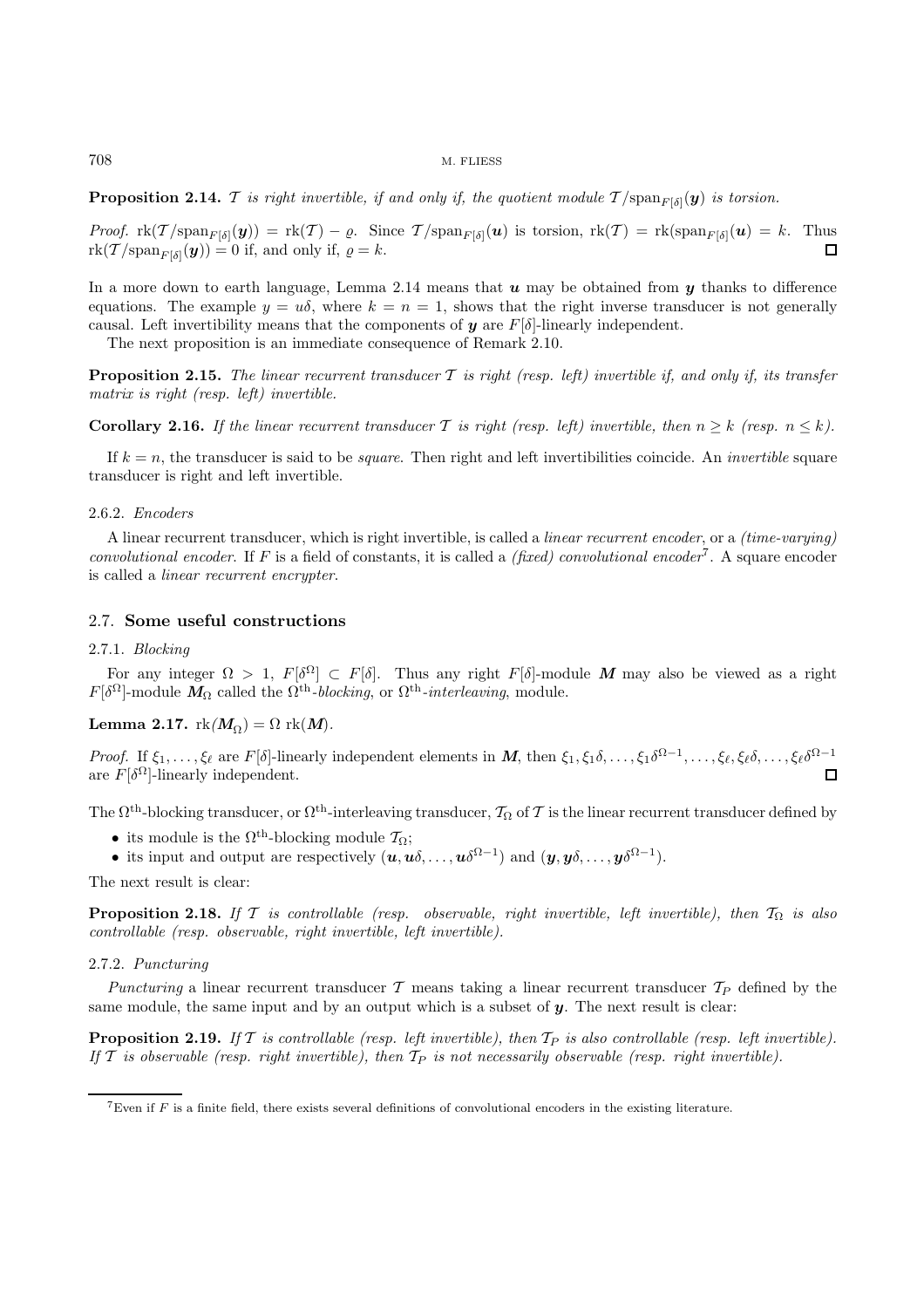### 3. Some properties of linear recurrent codes

# 3.1. **Equivalence of encoders and codes**

### 3.1.1. Equivalence

Two linear recurrent encoders with inputs  $u = (u_1, \ldots, u_k)$ ,  $u' = (u_1, \ldots, u'_{k'})$  and outputs  $y = (y_1, \ldots, y_n)$ ,  $y' = (y'_1, \ldots, y'_{n'})$  are said to be *equivalent* if, and only if, the following conditions are satisfied:  $(1)$   $n = n';$ 

(2) there exists  $\sigma \in S_n$ , where  $S_n$  is the symmetric group over  $\{1,\ldots,n\}$ , such that the mapping  $y_\iota \mapsto y'_{\iota\sigma}$ ,  $\iota = 1, \ldots, n$ , defines an isomorphism between the modules  $\text{span}_{F[\delta]}(\bm{y})$  and  $\text{span}_{F[\delta]}(\bm{y}')$ .

**Proposition 3.1.** The inputs of two equivalent linear recurrent encoders possess the same number of components.

*Proof.* Let  $\varrho$  and  $\varrho'$  be the output ranks of the encoders T and T'. The right invertibility of T and T' implies  $\rho = k$  and  $\rho' = k'$ . The equivalence of T and T' implies  $\rho = \rho'$ .  $\Box$ 

### 3.1.2. Codes

A linear recurrent code, or a (time-varying) convolutional code is an equivalence class between linear recurrent encoders. From Proposition 3.1, we know already two integers k,  $n, 0 \lt k \leq n$  which are attached to the code, which is therefore called a  $(n, k)$  linear recurrent code. Its *rate* is  $\frac{k}{n}$ . By a slight abuse of language, span<sub>F[ $\delta$ ]</sub> $(y)$ is sometimes called a linear recurrent code, or a (time-varying) convolutional code. When  $F$  is a finite field of constants, a linear recurrent code is called a (fixed) convolutional code. A code is said to be free, or controllable, if, and only if, the module  $\text{span}_{F[\delta]}(\boldsymbol{y})$  is free.

# 3.2. **Syndrome formers**

Let  $\mathcal{F}_n$  be the free right F[δ]-module, with basis  $\bar{y}_1,\ldots,\bar{y}_n$ . The mapping  $\bar{y}_i \mapsto y_i$ ,  $i = 1,\ldots,n$ , defines an epimorphism  $\mathcal{F}_n \to \text{span}_{F[\delta]}(\mathbf{y})$  and the short exact sequence

$$
0 \to \mathcal{F}_{n-k} \to \mathcal{F}_n \to \text{span}_{F[\delta]}(\mathbf{y}) \to 0
$$
\n(3.1)

where  $\mathcal{F}_{n-k}$  a free right F[ $\delta$ ]-module of rank  $n-k$ . A syndrome former of the code is a presentation matrix of span<sub>F[δ]</sub>(*y*), which corresponds here to the monomorphism  $\mathcal{F}_{n-k} \to \mathcal{F}_n$ .

The sequence (3.1) splits, *i.e.*,  $\mathcal{F}_n \simeq \mathcal{F}_{n-k} \oplus \text{span}_{F[\delta]}(\mathbf{y})$ , if, and only if, the code is free.

# 3.3. **Some properties of free codes**

From now on and until the end of the paper codes are assumed to be free. When  $F$  is a finite field of constants, a (fixed) convolutional code may be defined as a certain  $F[\delta]$ -submodule of the  $F[\delta]$ -module  $\mathcal{L} = \{\sum_{v\geq 0} \delta^v a_{1v}, \ldots, \sum_{v\geq 0} \delta^v a_{nv}\}\$  of *n*-tuple of formal power series. The relationship with our approach<sup>9</sup> is given the  $F[\delta]$ -module  $\text{Hom}_{F[\delta]}(\mathbf{y}), \mathcal{L}$  of  $F[\delta]$ -module morphisms  $\Phi = (\phi_1, \ldots, \phi_n) : \text{span}_{F[\delta]}(\mathbf{y}) \to \mathcal{L}$ ,  $(y_1,\ldots,y_n)\mapsto (y_1\phi,\ldots,y_n\phi)$  (compare with [38]).

## 3.3.1. Dual codes and parity check matrices

The image of  $\mathcal{F}_{n-k}$  in  $\mathcal{F}_n$  is called the *dual code*. A syndrome former of the dual code is called a *parity check* matrix of the code.

**Remark 3.2.** When F is a finite field of constants, the dual code of a convolutional code is usually defined as for block codes via an orthogonality relation. We leave to the reader to construct explicitly the relationship with our definition.

<sup>&</sup>lt;sup>8</sup>When F is a finite field of constants, a (fixed) convolutional code is often defined as a vector subspace of  $F(\delta)^{1\times n}$  (see,  $e.g.$  [26, 34]). With respect to this transfer matrix setting the freeness may always be assumed.

 $9$ This is more generally the relationship (see [10]) between our module-theoretic setting and Willems' behavioral approach [44].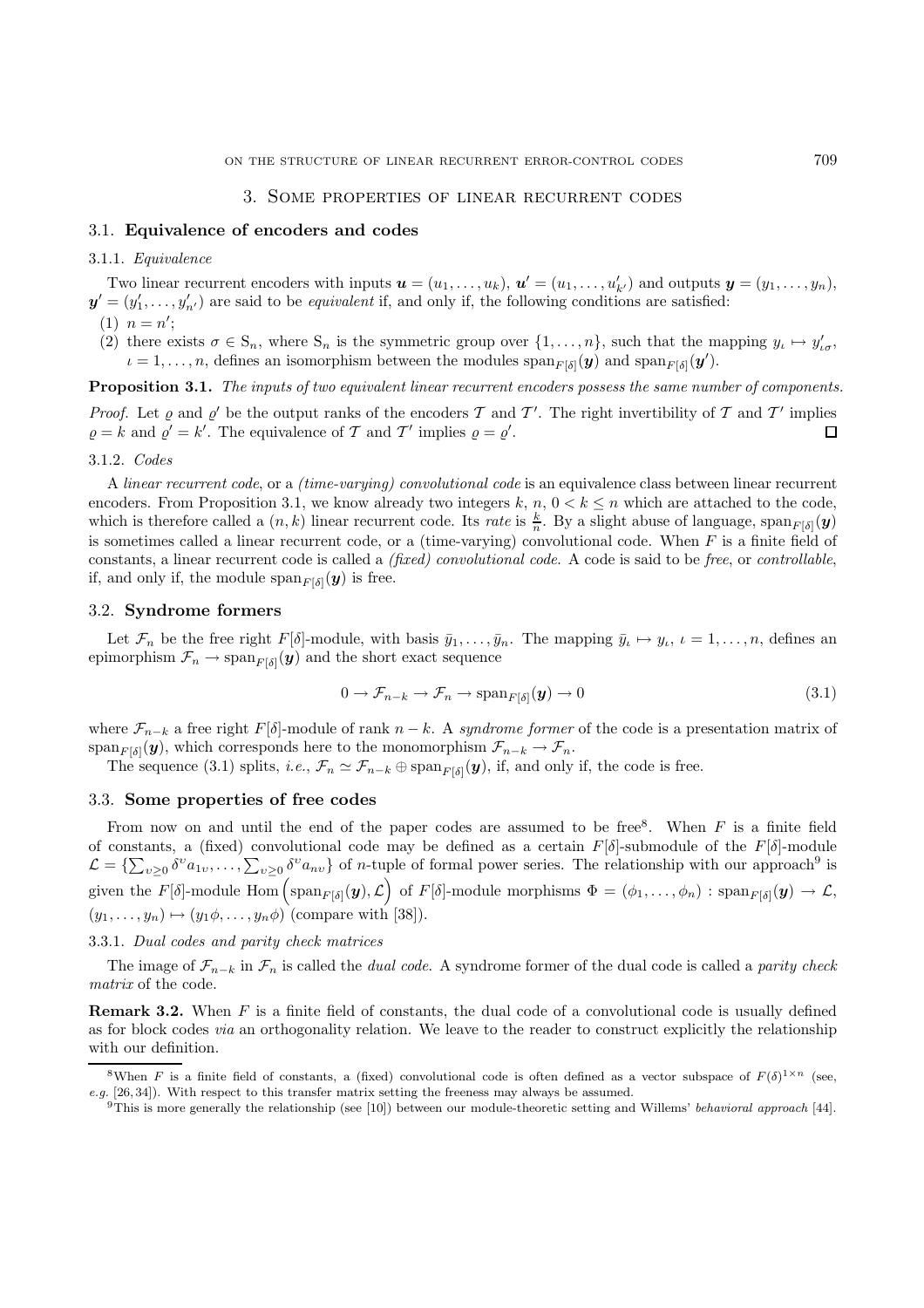### 3.3.2. Polynomial and basic encoders

A controllable and observable encoder  $\mathcal E$  is said to be *polynomial* if, and only if,  $u$  is a basis of the free module  $\mathcal{E}$ . The next property is an immediate consequence of Theorem 2.11:

**Proposition 3.3.** A controllable and observable encoder is polynomial if, and only if, the entries of its transfer matrix are polynomial, i.e., belong to  $F[\delta]$ .

The polynomial encoder  $\mathcal E$  is said to be *basic* if, and only if,  $\mathcal E = \text{span}_{F[\delta]}(\mathbf y)$ . By taking for *u* any basis of the free module span<sub> $F[\delta](y)$ </sub> we obtain the

**Proposition 3.4.** Any free code admits a basic encoder.

#### 3.3.3. Systematic encoders

**Proposition 3.5.** Any free code admits a systematic encoder, i.e., an encoder where k components of the output are identical to the k components of the input.

*Proof.* The result is clear if  $k = n$ ; **y** is a basis of span<sub>F( $\delta$ 1)</sub> (**y**) and can be taken as an input. Assume that the result holds for  $n = n_0 \ge k$ . Take  $n = n_0 + 1$ . Since the components of *y* are  $F[\delta]$ -linearly dependent we may write

$$
y_1 \gamma_1 + \dots + y_{n_0 + 1} \gamma_{n_0 + 1} = 0 \tag{3.2}
$$

where  $\gamma_1,\ldots,\gamma_{n_0+1} \in F[\delta]$  are right coprime. At least one of the coefficients  $\gamma_i, \iota = 1,\ldots,n_0+1, \gamma_{n_0+1}$  for instance, when expressed as a sum (2.1), is such that  $a_0 \neq 0$ . Apply the assumption to the code spanned by  $y_1, \ldots, y_{n_0}$  and utilise the causal relation  $y_{n_0+1} = -(y_1\gamma_1 + \cdots + y_{n_0}\gamma_{n_0})\gamma_{n_0+1}^{-1}$ . П

# 3.3.4. Non-catastrophic encoders

The ring of Laurent polynomials  $F[\delta, \delta^{-1}]$  is the localized ring of  $F[\delta]$  by the multiplicative monoid  $\{\delta^s | s$  $\geq 0$ , which satisfies the right Ore condition. The corresponding localized right  $F[\delta, \delta^{-1}]$ -module  $\mathcal{E} \otimes_{F[\delta]} F[\delta, \delta^{-1}]$ of span<sub>F( $\delta$ </sub>) is free, if  $\mathcal E$  is controllable. The canonical mapping  $\mathcal E \to \mathcal E \otimes_{F[\delta]} F[\delta, \delta^{-1}], v \mapsto v \otimes 1$ , being injective, E may be considered as a subset of  $\mathcal{E} \otimes_{F[\delta]} F[\delta, \delta^{-1}]$ . A controllable encoder is said to be *non-catastrophic* if, and only if, *u* belongs to span<sub>F[δ]</sub>( $y$ )⊗<sub>F[δ]</sub>F[ $\delta$ ,  $\delta$ <sup>-1</sup>]. The next result is an immediate consequence of Proposition 3.4.

**Proposition 3.6.** Any free code admits a non-catastrophic encoder.

#### 3.4. **Forney's theorem**

### 3.4.1. An important filtration

Define a filtration of  $F[\delta]$  by setting  $\mathbf{F}_{\alpha} = \{P\delta^{\alpha}\}, \alpha \geq 0, P \in F[\delta]$ . Thus  $F[\delta] = \mathbf{F}_0 \supset \mathbf{F}_1 \supset \dots$  The corresponding filtration for the free module  $\text{span}_{F[\delta]}(\mathbf{y})$  is obtained by setting  $\mathbf{C}_{\alpha} = \text{span}_{F[\delta]}(\mathbf{y})\mathbf{F}_{\alpha}$ . Thus  $span_{F[\delta]}(\mathbf{y}) = \mathbf{C}_0 \supset \mathbf{C}_1 \supset \ldots$  Any element  $x \in span_{F[\delta]}(\mathbf{y})$  may be written uniquely as a finite sum

$$
x = \sum_{\alpha=\nu}^{\mu} \xi_{\alpha} \delta^{\alpha} \tag{3.3}
$$

where  $\xi_\alpha \delta^\alpha$  is homogeneous, of weight  $\alpha$  ( $\xi_0$  is homogeneous of weight 0). The element x is said to be of order  $\nu$ (resp. degree  $\mu$ ) if, and only if,  $\xi_{\nu} \neq 0$  (resp.  $\xi_{\mu} \neq 0$ ). It is homogeneous if, and only if,  $\nu = \mu$ . The next results are clear.

**Lemma 3.7.** The semi-linear linear mapping  $\delta^{\ell}: \mathbf{C}_{\alpha} \to \mathbf{C}_{\alpha+\ell}, \ell > 0$ , is bijective.

**Corollary 3.8.** For any homogeneous element  $x_{\alpha+\ell}$  of order  $\alpha+\ell$  there exists a homogeneous element  $x_{\alpha}$  of order  $\alpha$  such that  $x_{\alpha} \delta^{\ell} = x_{\alpha+\ell}$ .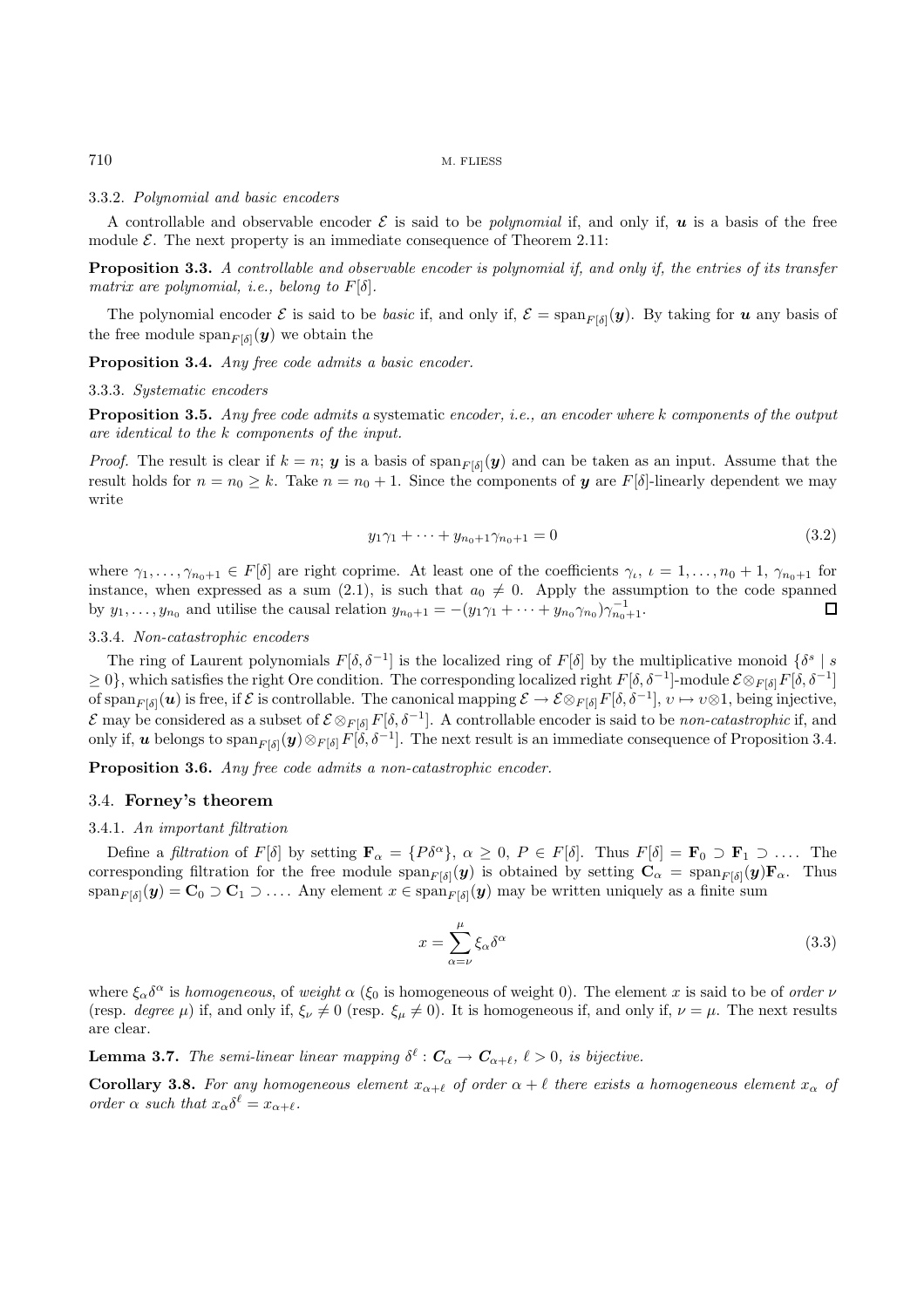**Lemma 3.9.** Homogeneous elements of order  $\nu$  are  $F[\delta]$ -linearly independent if, and only if, they are F-linearly independent.

**Corollary 3.10.** The F-vector space  $C_{\alpha}/C_{\alpha+1}$  is of dimension k.

#### 3.4.2. The result

Let  $\varepsilon_1$  be the highest degree of the components of *y*, when written as in (3.3). Let  $V_1$  be the  $\varpi_1$ -dimensional F-vector space spanned by the corresponding homogeneous elements. Choose according to Corollary 3.8 homogeneous elements  $u_1, \ldots, u_{\varpi_1}$ , of degree 0, such that  $V_1 = \text{span}(u_1 \delta^{\varepsilon_1}, \ldots, u_{\varpi_1} \delta^{\varepsilon_1})$ . Let  $\varepsilon_2 < \varepsilon_1$  be the first integer such that  $u_1 \delta^{\varepsilon_2}$ ,...,  $u_{\varpi} \delta^{\varepsilon_2}$  does not span the F-vector space spanned by the homogeneous components of order  $\varepsilon_2$  in *y*. Complete then  $u_1, \ldots, u_m$  as above. We obtain a basis  $u = (u_1, \ldots, u_m)$  and a corresponding polynomial transfer matrix with lines of degrees<sup>10</sup>  $e_1 \le e_2 \le \cdots \le e_k$ .

We must show that the above basic encoder is minimal, i.e., that the degrees  $f_1 \leq f_2 \leq \cdots \leq f_k$  of the lines of any polynomial generating matrix verify  $e_i \leq f_i$ ,  $i = 1, \ldots, k$ . The next lemma, which is obvious, demonstrates that this result holds true if  $k = 1$ .

**Lemma 3.11.** Take a free  $F[\delta]$ -module M of rank 1. Two bases b and b' are related by  $b = b' \gamma$ ,  $\gamma \in F$ ,  $\gamma \neq 0$ . Let  $N \supseteq M$  be another free  $F[\delta]$ -module of rank 1. Then, for any basis c of N,  $b = b\pi$ ,  $\pi \in F[\delta]$ .

By considering the quotient module  $\text{span}_{F[\delta]}(\mathbf{y})/\text{span}_{F[\delta]}(u_1)$ , which is free of rank  $k-1$ , we obtain the minimality for any  $k > 2$ , assuming that it holds true for  $k - 1$ .

We have proved:

**Theorem 3.12.** For any free linear recurrent code, there exists a basic encoder, called minimal, such that the degrees of the lines of its transfer matrix are  $e_1 \leq e_2 \leq \cdots \leq e_k$ . The degrees  $f_1 \leq f_2 \leq \cdots \leq f_k$  of the lines of a transfer matrix of any equivalent polynomial encoder verify  $e_{\kappa} \leq f_{\kappa}, \kappa = 1, \ldots, k$ .

A corresponding input is called a Forney input.

## 4. A connection between convolutional and block codes

From now on F is a finite field  $\mathbb{F}_q$  of constants. We will therefore be working with free (fixed) linear convolutional codes.

### 4.1. **Sliding block codes**

A sliding presentation of a free  $(n, k)$  linear convolutional code is given by a submodule C of rank k of a free  $\mathbb{F}_q[\delta]$ -module E of rank n such that the quotient module E/C is free<sup>11</sup>. The sliding (linear) block code of order  $\Omega$  of a given sliding presentation is given by the  $\mathbb{F}_q$ -vector subspace  $C/C\delta^{\Omega}$  of the  $\mathbb{F}_q$ -vector space  $E/E\delta^{\Omega}$ . It is obviously a  $(n\Omega, k\Omega)$  block code.

**Theorem 4.1.** For integers  $n, k, \Omega, 1 \leq k < n, \Omega \geq 1$ , there exists a free  $(n, k)$  convolutional code with a sliding presentation such that its sliding block code of order  $\Omega$  is an arbitrary  $(n\Omega, k\Omega)$  block code.

Proof. Take an arbitrary  $(n\Omega, k\Omega)$  block code defined by a kΩ-dimensional subspace U of a nΩ-dimensional of a  $\mathbb{F}_q$ -vector space Y. For any integer  $\nu \geq 0$ , set  $Y \delta^{\nu \Omega} = \{y \delta^{\nu \Omega} \mid y \in E\}$ . Define the free  $\mathbb{F}_q[\delta^{\Omega}]$ -modules  $U = \bigoplus_{\nu \geq 0} U \delta^{\nu \Omega} \subset Y = \bigoplus_{\nu \geq 0} Y \delta^{\nu \Omega}$ . Consider now the free  $\mathbb{F}_q[\delta]$ -modules  $\mathbb{F}_q[\delta] \bigotimes_{\mathbb{F}_q[\delta^{\Omega}]} U \subset \mathbb{F}_q[\delta] \bigotimes_{\mathbb{F}_q[\delta^{\Omega}]} Y$ .

Any basis  $\underline{\mathbf{u}} = (\underline{u}_1, \dots, \underline{u}_k)$  of U may be viewed as a basis of U. By considering a systematic presentation of the block code, we may complete some basis  $\underline{u}$  as a basis  $\underline{y} = (\underline{y}_1, \dots, \underline{y}_{n\Omega})$  of Y;  $\underline{y}$  may also be viewed as a basis of Y. Take a partition of  $\underline{u}$  consisting of k disjoint sets of  $\Omega$  elements. Complete it as a partition of  $y$  of n disjoint sets of  $\Omega$  elements. For the subsets  $\{(z_1^i, \ldots, z_{\Omega}^i) \mid i = 1, \ldots, n$  of the partition, define the submodule  $P = \text{span}_{\mathbb{F}_q[\delta]}(\{z_\kappa^{\iota}\delta - z_{\kappa+1}^{\iota} \mid \iota = 1,\ldots,n; \kappa = 1,\ldots,\Omega-1\}) \text{ of } \mathbb{F}_q[\delta] \bigotimes_{\mathbb{F}_q[\delta^{\Omega}]} U \subset \mathbb{F}_q[\delta] \bigotimes_{\mathbb{F}_q[\delta^{\Omega}]} Y.$ 

<sup>10</sup>The degree of a line is the maximum degree of its entries.

<sup>&</sup>lt;sup>11</sup>This is an immediate consequence of the splitting property of the short exact sequence  $(3.1)$ .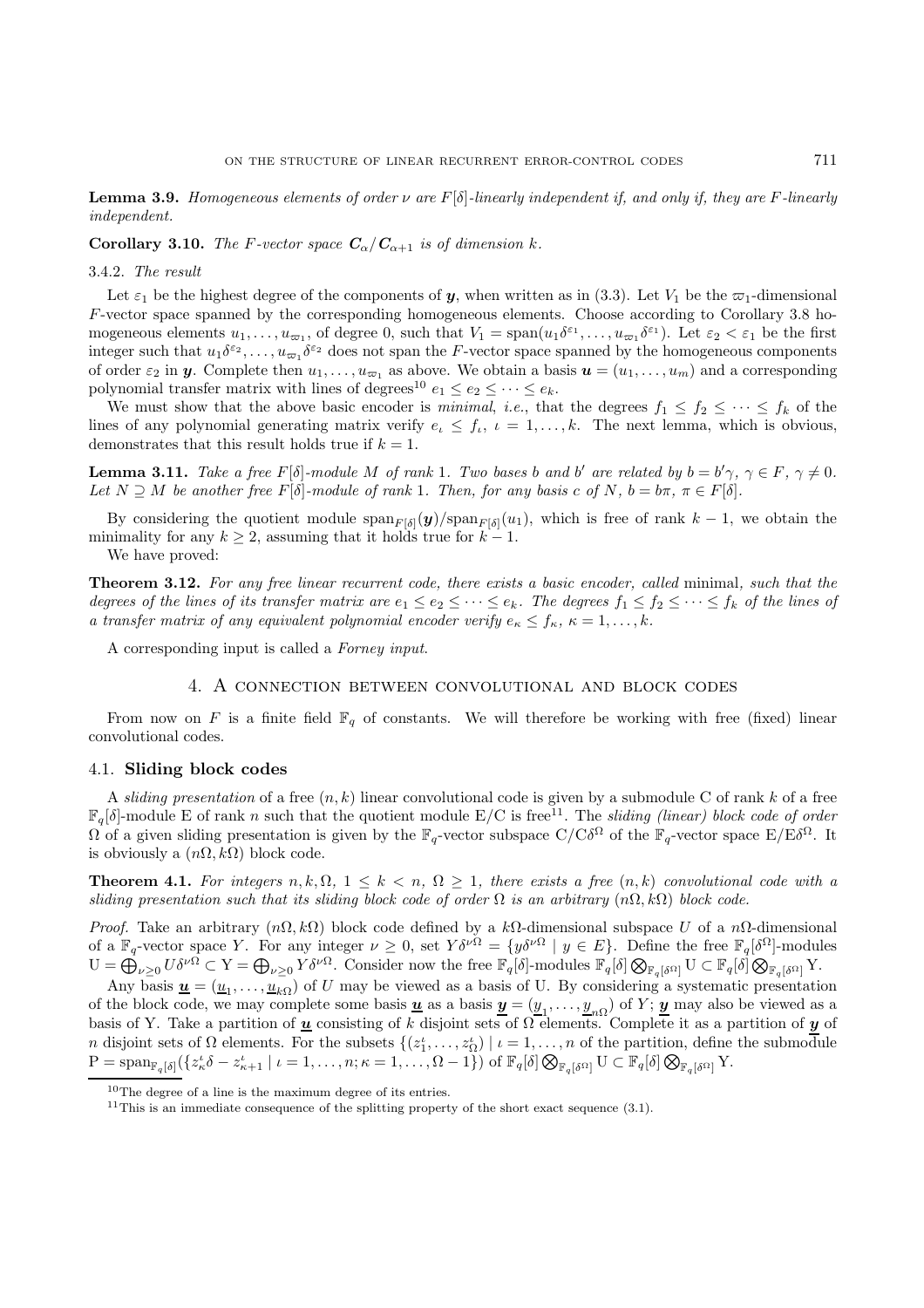**Lemma 4.2.** The quotient  $\mathbb{F}_q[\delta]$ -module  $E = \mathbb{F}_q[\delta] \bigotimes_{\mathbb{F}_q[\delta^{\Omega}]} Y/P$  is free of rank n. The canonical image C of  $\mathbb{F}_q[\delta] \bigotimes_{\mathbb{F}_q[\delta^{\Omega}]} U \text{ into } \mathbb{F}_q[\delta] \bigotimes_{\mathbb{F}_q[\delta^{\Omega}]} Y/P \text{ is free of rank } k.$ 

*Proof.* A basis of E is  $\{z_1^{\iota} \mid \iota = 1, \ldots, n\}.$ 

The solution is given by the sliding presentation  $C \subset E$ .

# 4.2. **Sketch of a feedback decoding procedure**

The  $\mathbb{F}_q[\delta, \delta^{-1}]$ -modules  $\mathbb{F}_q[\delta, \delta^{-1}] \otimes_{\mathbb{F}_q[\delta]} C$  and  $\mathbb{F}_q[\delta, \delta^{-1}] \otimes_{\mathbb{F}_q[\delta]} E$  may be seen as  $\mathbb{F}_q[\delta]$ -modules  $\bar{C}$  and  $\bar{E}$ . For any integer  $\alpha \geq 0$ , the  $(\alpha + 1)$ <sup>th</sup> frame<sup>12</sup> is the block code is given by the  $\mathbb{F}_q$ -vector subspace  $\bar{C}\delta^{(-\alpha - \Omega)}/\bar{C}\delta^{-\alpha}$ of the  $\mathbb{F}_q$ -vector space  $\bar{\mathrm{E}}\delta^{(-\alpha-\Omega)}/\bar{\mathrm{E}}\delta^{-\alpha}$ . It is clear that all those frames are isomorphic to the sliding block code of order  $\Omega$ .

A decoding procedure of any frame will of course take advantage of the nature of the sliding block code. Comparing the results for the  $\beta^{th}$  and  $(\beta + \ell)^{th}$ ,  $\beta, \ell \geq 1$ , permits some checking if  $\ell < \Omega$ . This feedback type decoding of the convolutional code may be enriched by some *concatenations* (see, e.g. [2, 4, 30]) of the frames.

## **REFERENCES**

- [1] C. Berrou and A. Glavieux, Near-optimum error-correcting coding and decoding: Turbo-codes. IEEE Trans. Communicat. **44** (1996) 1261-1271.
- [2] R.E. Blahut, Theory and Practice of Error Control Codes. Addison-Wesley (1983).
- [3] N. Bourbaki,  $Alg\,\dot{b}$ re, Chap. 2. Hermann (1970).
- [4] G. Cohen, J.-L. Dornstetter and P. Godlewski, Codes correcteurs d'erreurs. Masson (1992).
- [5] R.M. Cohn, *Difference Algebra*. Interscience (1965).
- [6] A. Dholakia, Introduction to Convolutional Codes with Applications. Kluwer (1994).
- [7] F. Fagnani and S. Zampieri, System-theoretic properties of convolutional codes over rings. IEEE Trans. Inform. Theory **47** (2001) 2256-2274.
- [8] M. Fliess, Automatique en temps discret et algèbre aux différences. Forum Math. **2** (1990) 213-232.
- [9] M. Fliess, Some basic structural properties of generalized linear systems. Systems Control Lett. **15** (1990) 391-396.
- [10] M. Fliess, A remark on Willems' trajectory characterization of linear controllability. Systems Control Lett. **19** (1992) 43-45.
- [11] M. Fliess, Reversible linear and nonlinear discrete-time dynamics. IEEE Trans. Automat. Control **37** (1992) 1144-1153.
- [12] M. Fliess, Une interprétation algébrique de la transformation de Laplace et des matrices de transfert. Linear Algebra Appl. **203-204** (1994) 429-442.
- [13] M. Fliess, Variations sur la notion de contrôlabilité, in Journée Soc. Math. France. Paris (2000) 47-86.
- [14] M. Fliess and H. Bourl`es, Discussing some examples of linear system interconnections. Systems Control Lett. **27** (1996) 1-7.
- [15] M. Fliess, J. Lévine, P. Martin and P. Rouchon, Flatness and defect of non-linear systems: Introductory theory and applications. Internat. J. Control **61** (1995) 1327-1361.
- [16] M. Fliess and R. Marquez, Continuous-time linear predictive control and flatness: A module-theoretic setting with examples. Internat. J. Control **73** (2000) 606-623.
- [17] M. Fliess and R. Marquez, Une approche intrinsèque de la commande prédictive linéaire discrète. APII J. Europ. Syst. Automat. **35** (2001) 127-147.
- [18] M. Fliess, R. Marquez, E. Delaleau and H. Sira–Ramírez, Correcteurs proportionnels-intégraux généralisés. ESAIM: COCV **7** (2002) 23-41.
- [19] M. Fliess, R. Marquez and H. Mounier, An extension of predictive control, PID regulators and Smith predictors to some linear delay systems. Internat. J. Control (to appear).
- [20] M. Fliess and H. Mounier, Controllability and observability of linear delay systems: An algebraic approach. ESAIM: COCV **3** (1998) 301-314.
- [21] G.D. Forney Jr., Convolutional codes I: Algebraic structure. IEEE Trans. Inform. Theory **16** (1970) 720-738.
- [22] G.D. Forney Jr., Minimal bases of rational vector spaces, with applications to multivariable linear systems. SIAM J. Control **13** (1975) 493-520.
- [23] G.D. Forney Jr., Algebraic structure of convolutional codes and algebraic system theory, in Mathematical System Theory The Influence of R.E. Kalman, edited by A.C. Antoulas. Springer (1991) 527-557.

 $\Box$  $\Box$ 

 $12$ This mathematical definition of frames, where the previous codewords are subtracted, differs from the usual meaning in the literature (see, e.g. [2]). Note however that this substraction of previous codewords is asserted in [2] to be of utmost importance in feedback decoding.